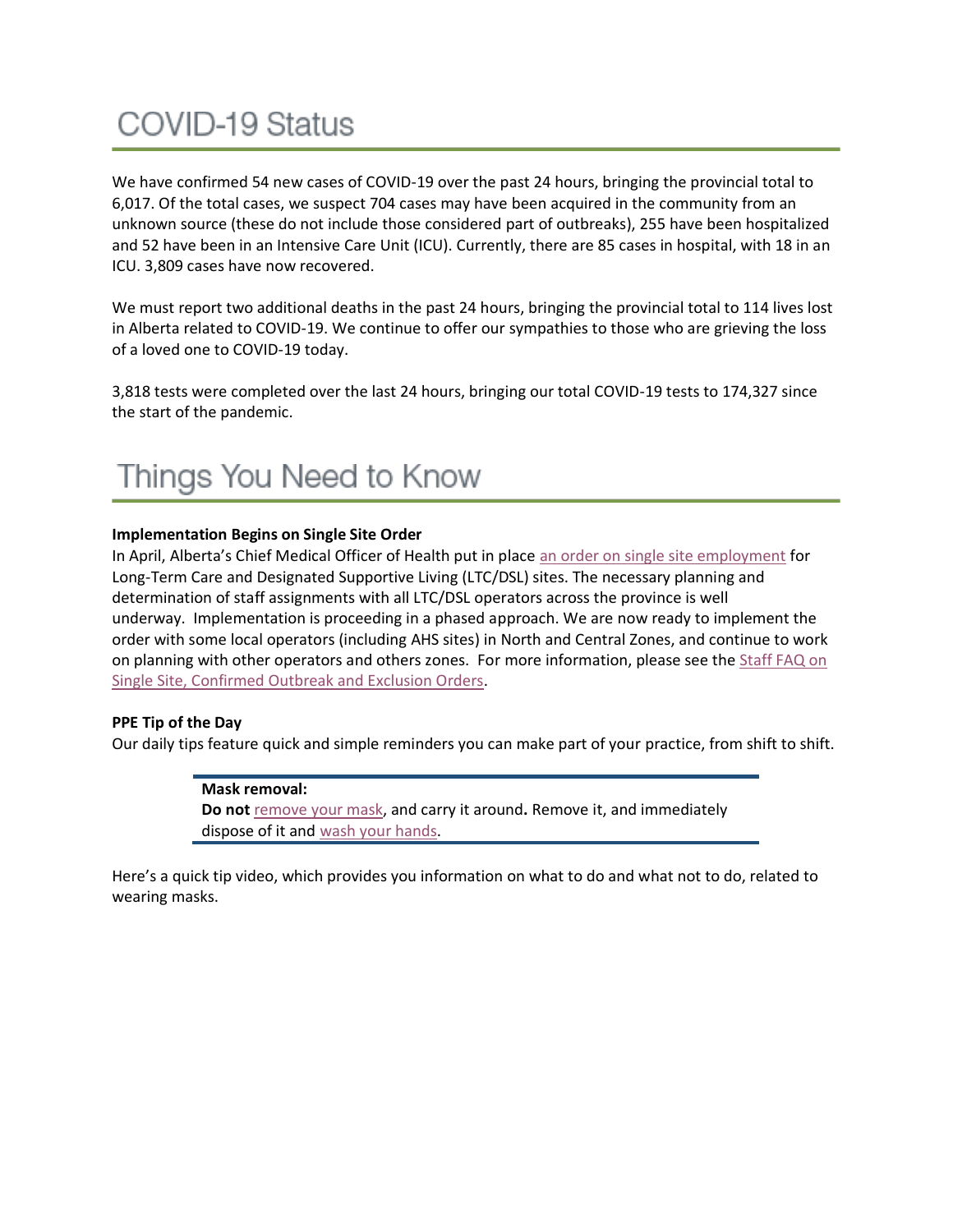

To see previous PPE Tips of the Day, please visit the PPE Tips archive, [here.](https://www.albertahealthservices.ca/topics/Page17119.aspx)

### In the Zones

#### **Zone Emergency Operations Centre (ZEOC) Update – Central Zone**

Across the zone, we've seen an outpouring of support from the communities we serve, including parades of cars honking their horns, individuals donating to our foundation partners in different ways as a show of appreciation, or simply sharing words of encouragement, like those of young Ava in Wainwright, pictured below. Each gesture is appreciated and reaffirms the efforts of staff and physicians in the face of COVID-19.

In a number of communities, including Ponoka and Rocky Mountain House, staff have turned the tables to recognize the support of local residents, who have played an important role in following public health guidance to protect themselves and others.

Staff from multiple disciplines, along with physicians, EMS and community first responders organized a vehicle parade through the streets of Ponoka as a way to thank residents. The parade was also an opportunity to share words of encouragement and acknowledge that the community's hard work and sacrifices are making a difference to the medical community and first responders.

The staff at Rocky Mountain House Health Centre have been feeling the love from their community and are expressing their gratitude for that support through art. Administrative assistant, Janel Cadrain, had the idea to paint windows at the site, as she and her two small children loved to drive around looking at brightly-adorned windows in many buildings across town.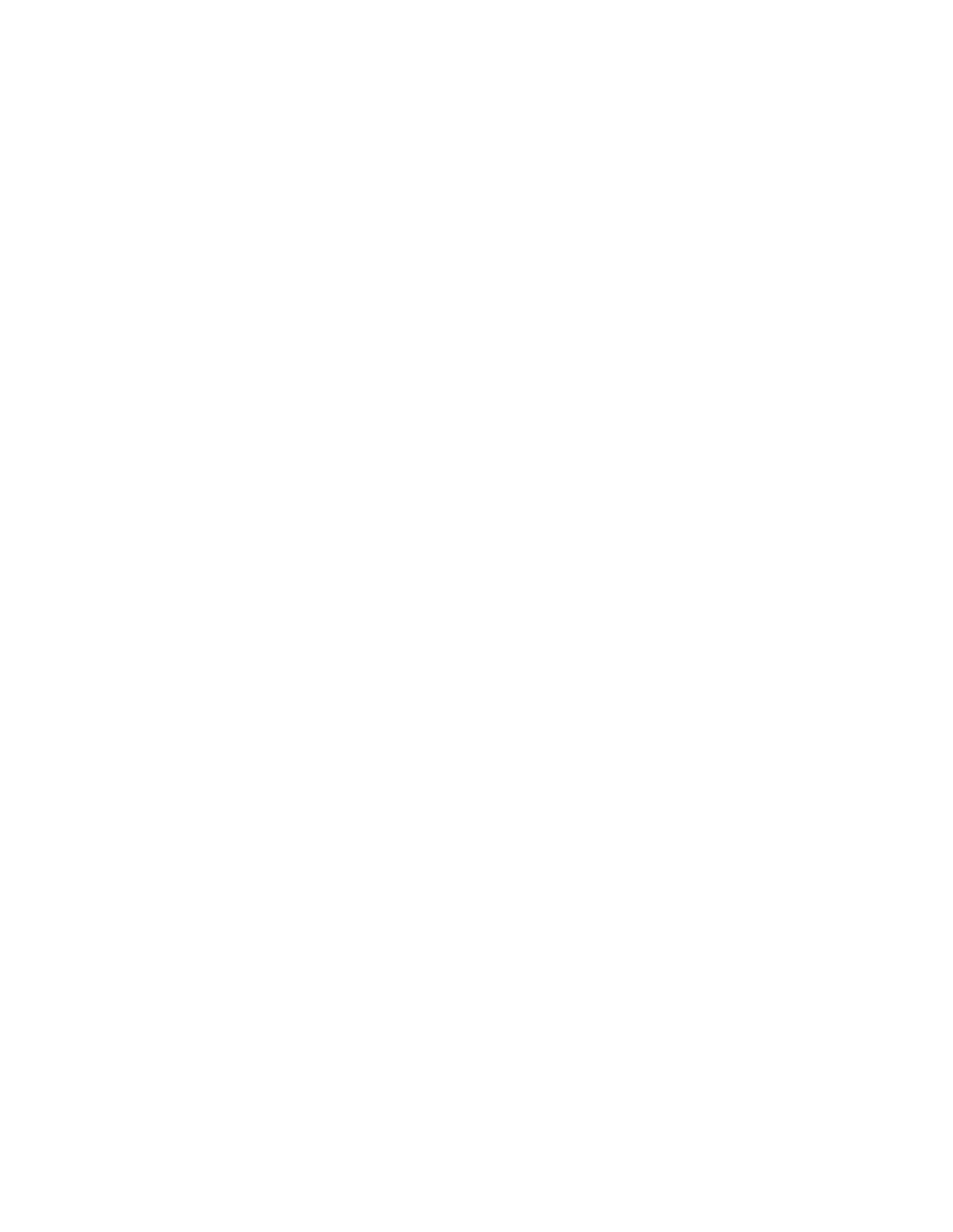

Ava, from Wainwright, offers words of encouragement to essential workers in her community.



Staff at the Rocky Mountain House Health Centre show love to their community with displays of art in windows of the health centre, which face the town's main street.